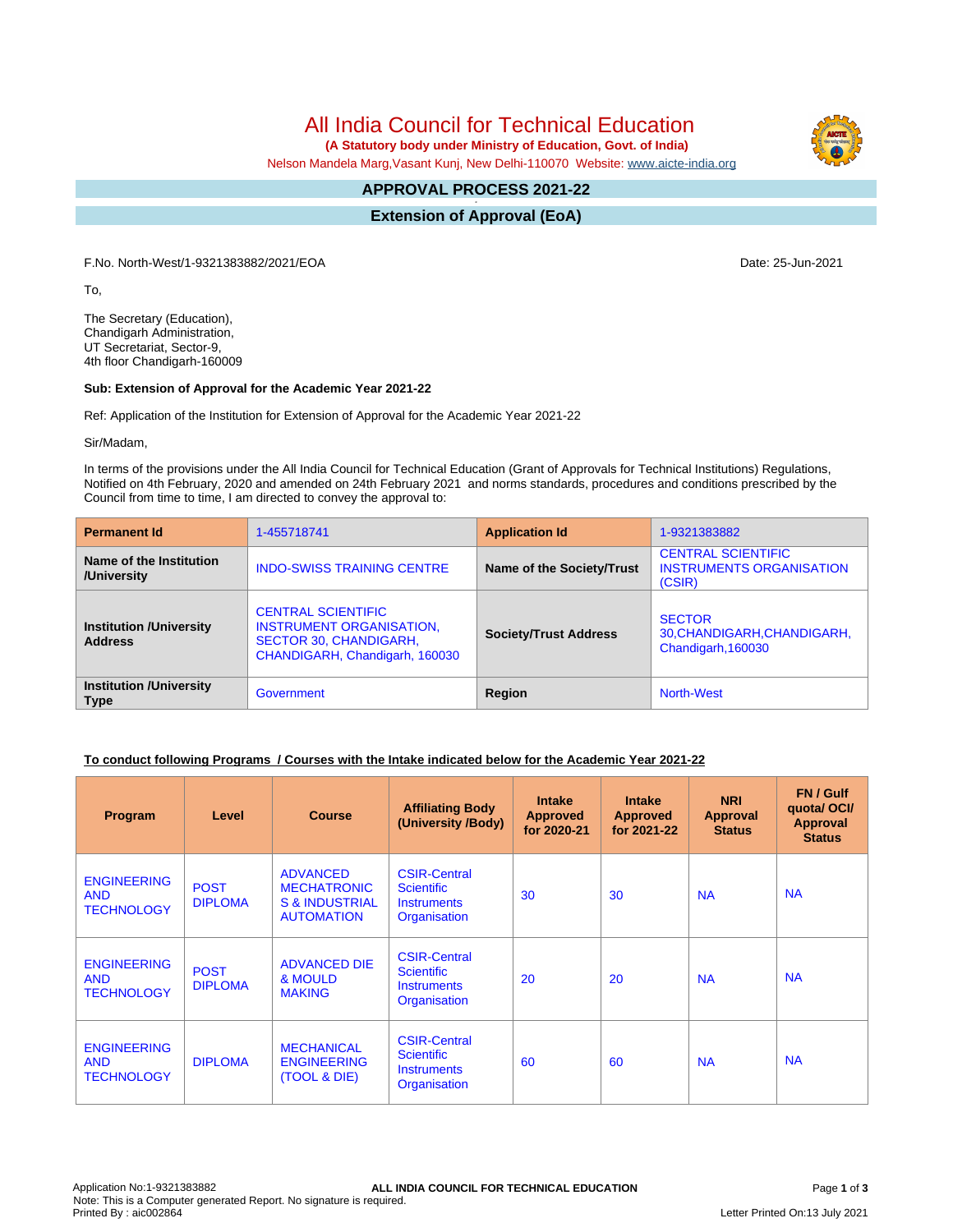#### **It is mandatory to comply with all the essential requirements as given in APH 2021-22 (Appendix 6)**

## **Important Instructions**

- 1. The State Government/ UT/ Directorate of Technical Education/ Directorate of Medical Education shall ensure that 10% of reservation for Economically Weaker Section (EWS) as per the reservation policy for admission, operational from the Academic year 2019-20 is implemented without affecting the reservation percentages of SC/ ST/ OBC/ General. However, this would not be applicable in the case of Minority Institutions referred to the Clause (1) of Article 30 of Constitution of India. Such Institution shall be permitted to increase in annual permitted strength over a maximum period of two years.
- 2. The Institution offering courses earlier in the Regular Shift, First Shift, Second Shift/Part Time now amalgamated as total intake shall have to fulfil all facilities such as Infrastructure, Faculty and other requirements as per the norms specified in the Approval Process Handbook 2021-22 for the Total Approved Intake. Further, the Institutions Deemed to be Universities/ Institutions having Accreditation/ Autonomy status shall have to maintain the Faculty: Student ratio as specified in the Approval Process Handbook.
- 3. Strict compliance of Anti-Ragging Regulation, Establishment of Committee for SC/ ST, Establishment of Internal Complaint Committee (ICC), Establishment of Online Grievance Redressal Mechanism, Barrier Free Built Environment for disabled and elderly persons, Fire and Safety Certificate should be maintained as per the provisions made in Approval Process Handbook and AICTE Regulation notified from time to time.
- 4. In case of any differences in content in this Computer generated Extension of Approval Letter, the content/information as approved by the Executive Council / General Council as available on the record of AICTE shall be final and binding.

**Prof.Rajive Kumar Member Secretary, AICTE**

Copy \*\* to:

- **1. The Director of Technical Education\*\*, Chandigarh**
- **2. The Principal / Director,** INDO-SWISS TRAINING CENTRE Central Scientific Instrument Organisation, Sector 30, Chandigarh,Chandigarh, Chandigarh,160030
- **3. The Secretary / Chairman,** SECTOR 30 CHANDIGARH,CHANDIGARH Chandigarh,160030
- **4. The Regional Officer,** All India Council for Technical Education Plot No. 1A, 5th Floor, DTE(Pb..) Building, Dakshin Mark, Sector 36-A, Chandigarh-160 036
- **5. Guard File(AICTE)**